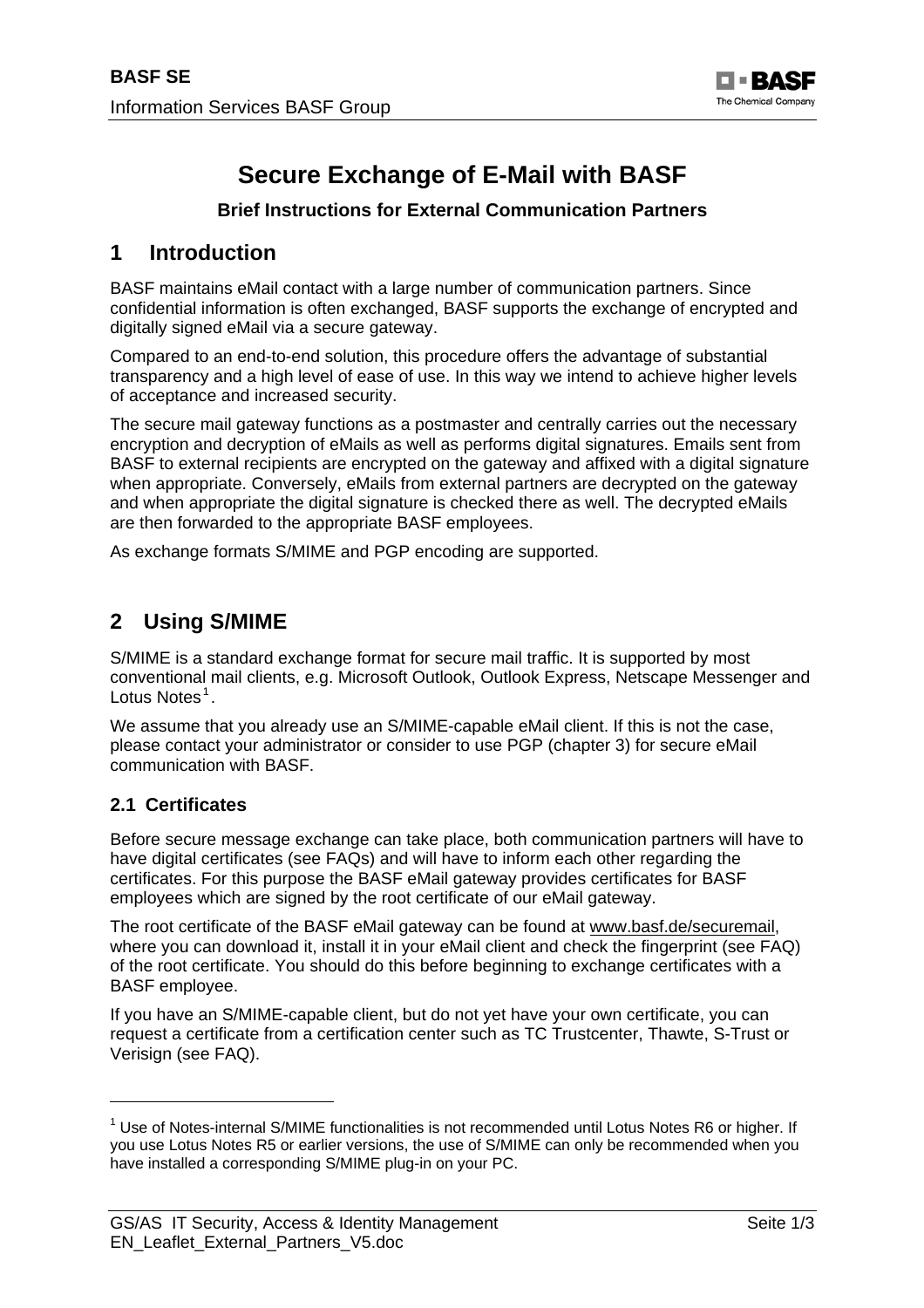#### **2.2 Certificate Exchange**

For encryption, the eMail gateway requires your personal certificate as well as the root certificate of the issuing instance. If your company also uses an eMail gateway to secure eMail communication which works only with a "domain certificate" (see FAQ), the domain certificate is required here instead of your personal certificate.

Send the following to your communication partner at BASF in an unencrypted eMail:

- These certificates
- Name and telephone number of the instances responsible for the certificates

The BASF employee will then make sure that the certificate is made available to the BASF eMail gateway.

In case you can not send the certificate to your BASF communication partner directly via eMail, you have the following alternative possibilities as well:

- 1. Send a signed email to securemail@basf.com which will contain your certificate and the root certificate in most cases automatically.
- 2. If your company's root certificate is publicly available in the Internet, it is sufficient to send a link to the certificate.
- 3. If you can not send your own certificate by eMail, it is sufficient for you to send a signed eMail to your BASF communication partner several hours after you have forwarded the root certificate (or a link to the certificate) to the communication partner. The eMail gateway will then automatically import your certificate.
- 4. If both your personal certificate and your company's root certificate are available via a publicly accessible directory service (LDAP directory), it is sufficient to send the address of the directory service to your BASF communication partner.

## **3 Using PGP**

Many eMail implementations exist for PGP according to a variety of standards. The BASF eMail gateway has been configured so that it can communicate with a maximum number of PGP users.

In the following we will assume that you already use a PGP-capable eMail client. Should this not be the case, please contact your administrator or consider to use S/MIME (chapter 2) for secure eMail communication with BASF.

#### **3.1 PGP Keys**

Before secure exchange of messages can take place, both communication partners must have PGP keys and the keys must be known to the respective other user. For this purpose, the BASF eMail gateway issues PGP keys which have been signed by our Trusted Introducer (see FAQs).

You will find the PGP key of the BASF Trusted Introducer at www.basf.de/securemail. You can download the key from there and import it to your PGP client or check the fingerprint. Do this before beginning to exchange keys with the BASF employee.